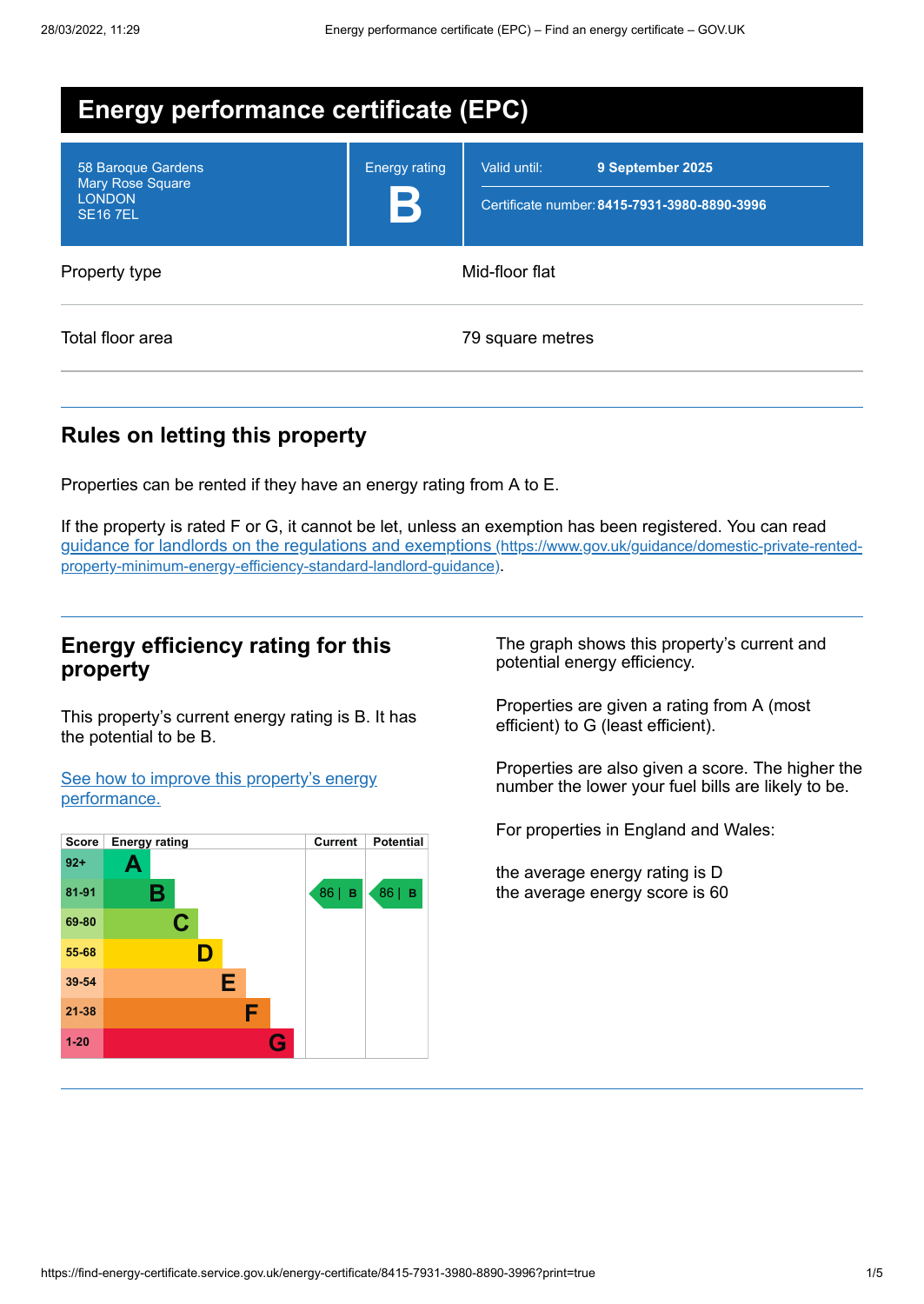# **Breakdown of property's energy performance**

This section shows the energy performance for features of this property. The assessment does not consider the condition of a feature and how well it is working.

Each feature is assessed as one of the following:

- very good (most efficient)
- good
- average
- poor
- very poor (least efficient)

When the description says "assumed", it means that the feature could not be inspected and an assumption has been made based on the property's age and type.

| <b>Feature</b>       | <b>Description</b>                                                       | Rating    |
|----------------------|--------------------------------------------------------------------------|-----------|
| Walls                | Average thermal transmittance 0.2 W/m <sup>2</sup> K                     | Very good |
| Windows              | High performance glazing                                                 | Very good |
| Main heating         | Community scheme                                                         | Very good |
| Main heating control | Charging system linked to use of community heating, programmer and TRVs  | Good      |
| Hot water            | Community scheme                                                         | Very good |
| Lighting             | Low energy lighting in all fixed outlets                                 | Very good |
| Air tightness        | Air permeability 4.9 m <sup>3</sup> /h.m <sup>2</sup> (assessed average) | Good      |
| Roof                 | (other premises above)                                                   | N/A       |
| Floor                | (other premises below)                                                   | N/A       |
| Secondary heating    | None                                                                     | N/A       |

### **Low and zero carbon energy sources**

Low and zero carbon energy sources release very little or no CO2. Installing these sources may help reduce energy bills as well as cutting carbon emissions. The following low or zero carbon energy sources are installed in this property:

Community combined heat and power

### **Primary energy use**

The primary energy use for this property per year is 49 kilowatt hours per square metre (kWh/m2).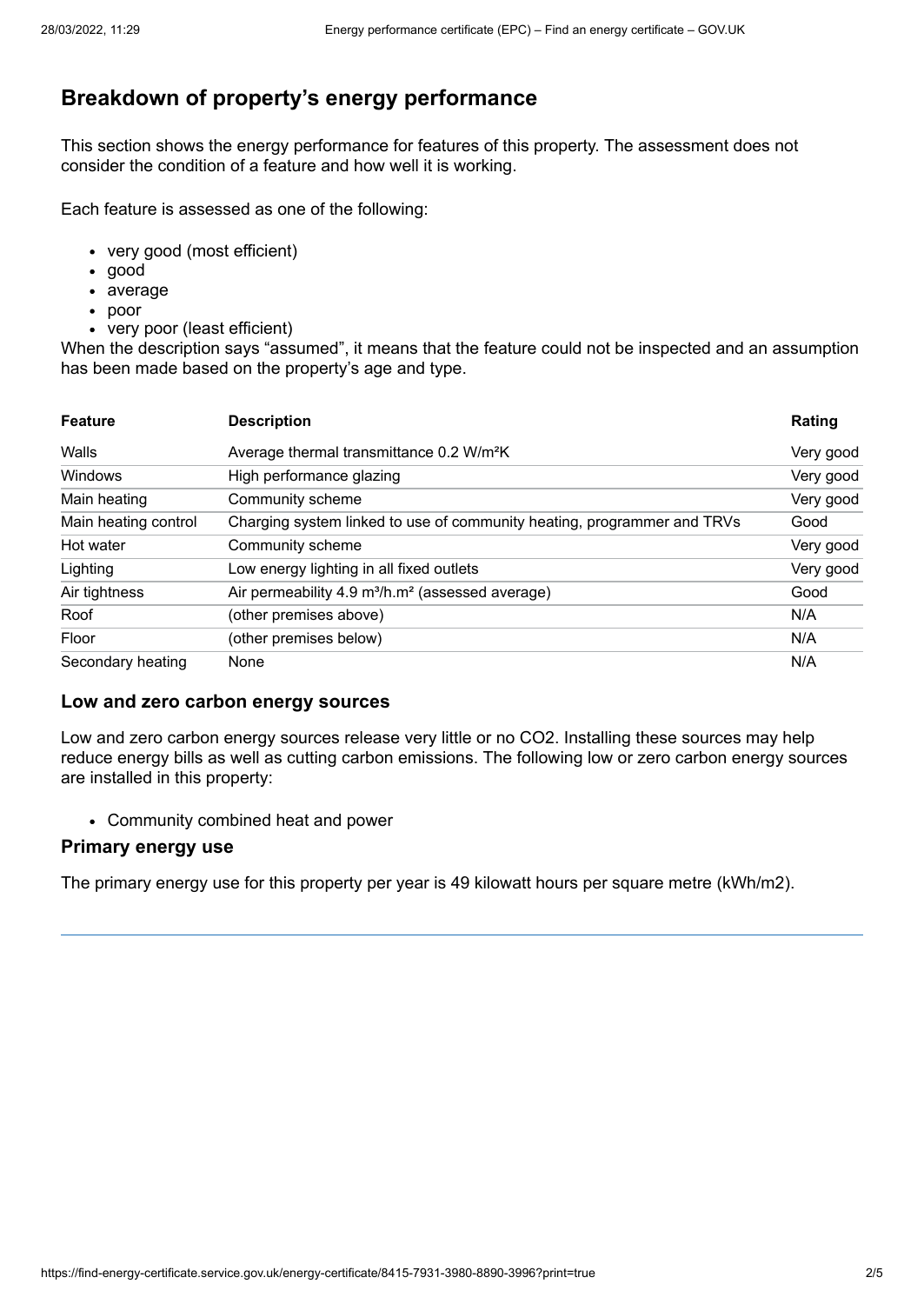| <b>Environmental impact of this</b><br>property                                                        |                             | This property produces                                                                                                                                        | 0.7 tonnes of CO2 |
|--------------------------------------------------------------------------------------------------------|-----------------------------|---------------------------------------------------------------------------------------------------------------------------------------------------------------|-------------------|
| This property's current environmental impact<br>rating is A. It has the potential to be A.             |                             | This property's potential<br>production                                                                                                                       | 0.7 tonnes of CO2 |
| Properties are rated in a scale from A to G<br>based on how much carbon dioxide (CO2) they<br>produce. |                             | By making the recommended changes, you<br>could reduce this property's CO2 emissions by<br>0.0 tonnes per year. This will help to protect the<br>environment. |                   |
| Properties with an A rating produce less CO2                                                           |                             |                                                                                                                                                               |                   |
| than G rated properties.                                                                               |                             | Environmental impact ratings are based on                                                                                                                     |                   |
| An average household<br>produces                                                                       | 6 tonnes of CO <sub>2</sub> | assumptions about average occupancy and<br>energy use. They may not reflect how energy is<br>consumed by the people living at the property.                   |                   |

# <span id="page-2-0"></span>**How to improve this property's energy performance**

The assessor did not make any recommendations for this property.

Simple Energy Advice has guidance on improving a property's energy use. [\(https://www.simpleenergyadvice.org.uk/\)](https://www.simpleenergyadvice.org.uk/)

## **Paying for energy improvements**

Find energy grants and ways to save energy in your home. [\(https://www.gov.uk/improve-energy-efficiency\)](https://www.gov.uk/improve-energy-efficiency)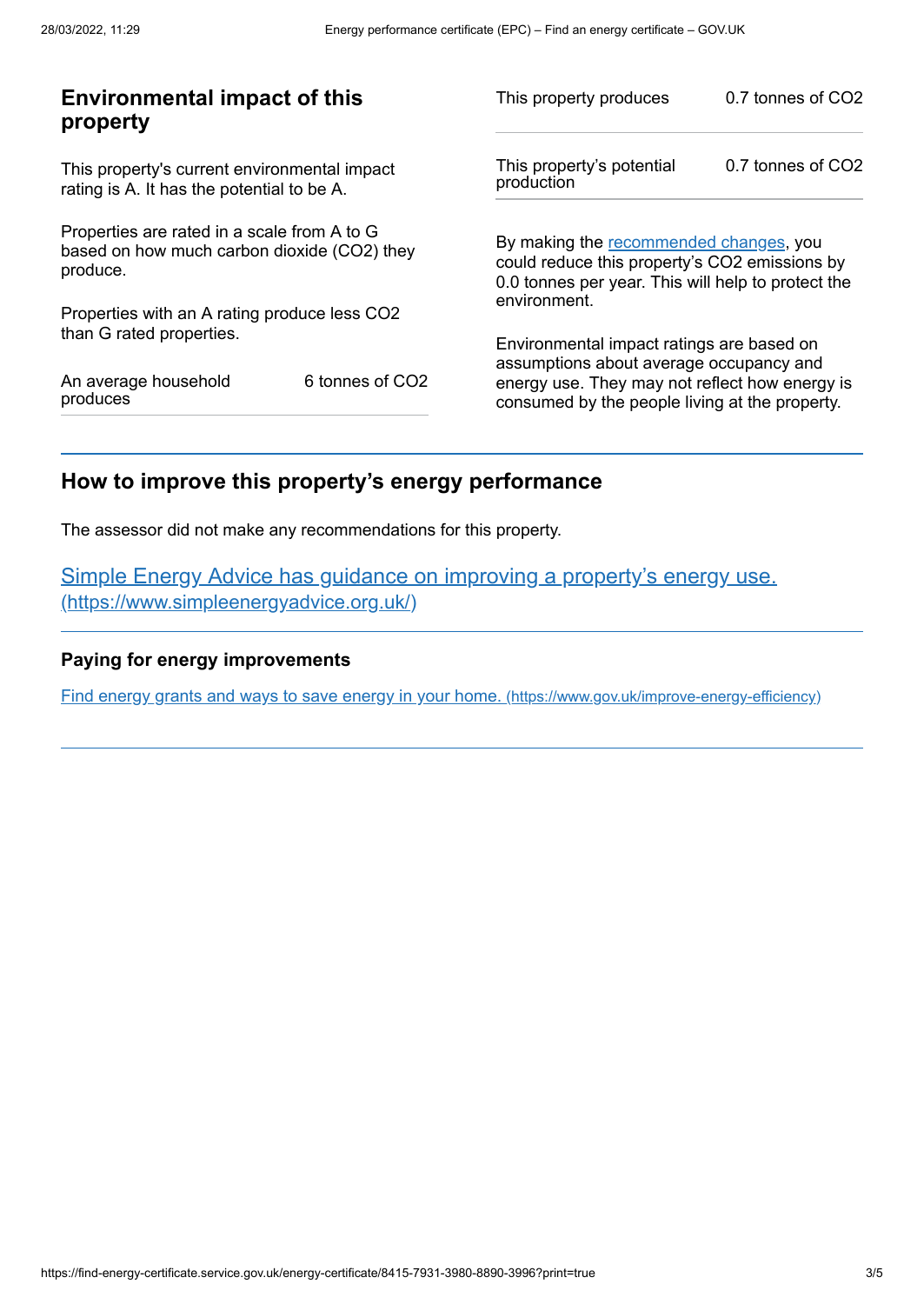## **Estimated energy use and potential savings**

| Estimated yearly energy<br>cost for this property | £297 |
|---------------------------------------------------|------|
| Potential saving                                  | £٥   |

The estimated cost shows how much the average household would spend in this property for heating, lighting and hot water. It is not based on how energy is used by the people living at the property.

The estimated saving is based on making all of the [recommendations](#page-2-0) in how to improve this property's energy performance.

For advice on how to reduce your energy bills visit Simple Energy Advice [\(https://www.simpleenergyadvice.org.uk/\)](https://www.simpleenergyadvice.org.uk/).

## **Heating use in this property**

Heating a property usually makes up the majority of energy costs.

### **Estimated energy used to heat this property**

| Space heating | 1039 kWh per year |
|---------------|-------------------|
| Water heating | 1728 kWh per year |

#### **Potential energy savings by installing insulation**

The assessor did not find any opportunities to save energy by installing insulation in this property.

You might be able to receive Renewable Heat Incentive payments [\(https://www.gov.uk/domestic](https://www.gov.uk/domestic-renewable-heat-incentive)renewable-heat-incentive). This will help to reduce carbon emissions by replacing your existing heating system with one that generates renewable heat. The estimated energy required for space and water heating will form the basis of the payments.